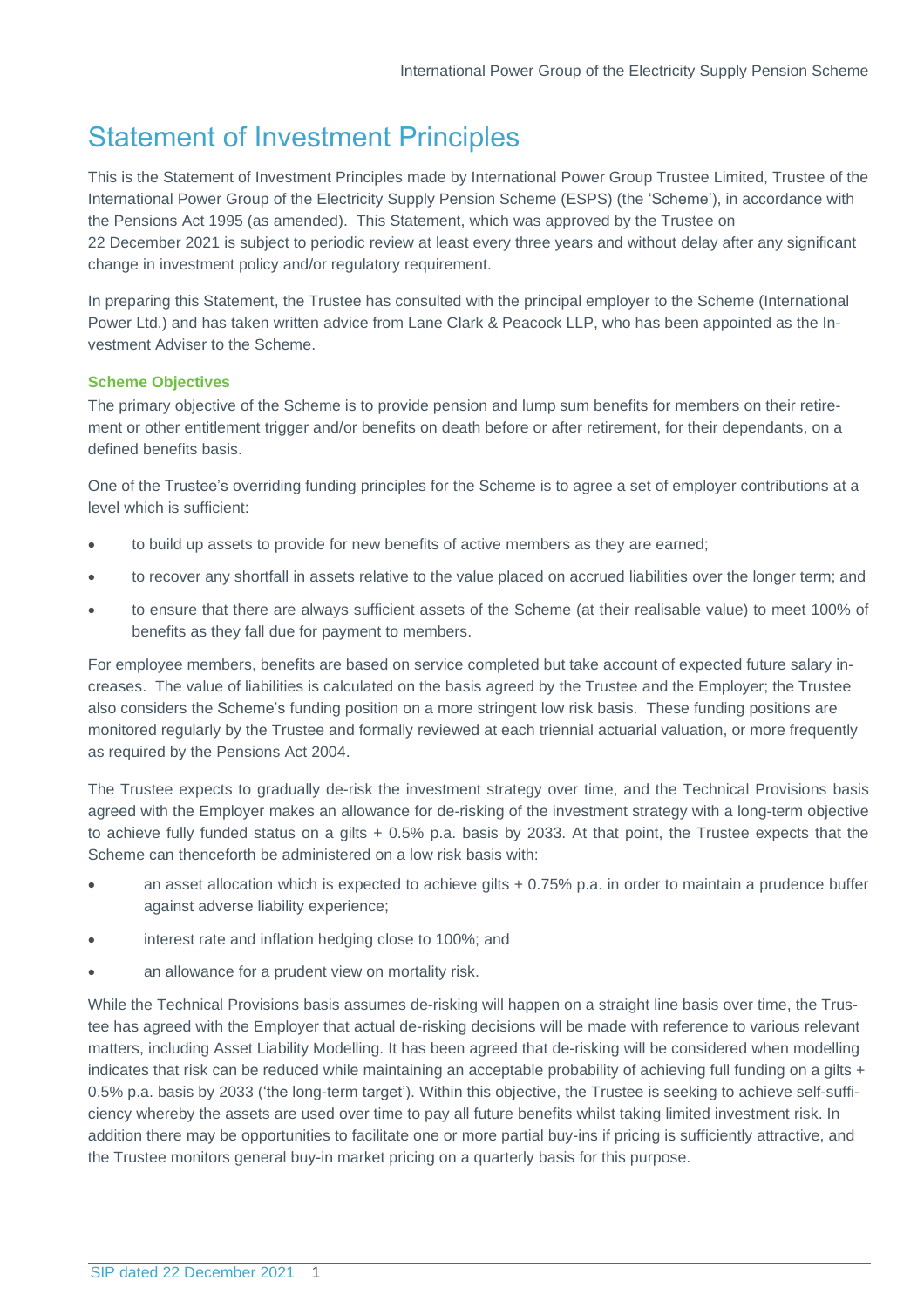### **Investment Strategy**

Based on advice received from the Investment Adviser the Trustee has translated its objectives into a suitable strategic asset allocation benchmark for the Scheme, with a reasonable balance between holding assets that are expected to deliver long term growth; assets delivering income to help meet the Scheme's cashflow needs; and assets designed to match movements in the value placed on the Scheme's accrued liabilities.

In setting the strategic asset split the Trustee has considered the Scheme's liquidity and Employer covenant strength, along with an assessment of the Trustee's risk appetite based on Asset Liability Modelling ("ALM") carried out by the Investment Adviser.

This has been translated into benchmarks for the investment managers which are consistent with the Scheme's overall strategy. These investment managers' benchmarks are consistent with the Trustee's views on the appropriate balance between maximising the long-term return on investments and minimising volatility and risk. All day to day investment decisions have been delegated to a number of authorised investment managers.

The investment strategy takes due account of the maturity profile of the Scheme (in terms of the relative proportions of liabilities in respect of pensioners and active members), together with the level of disclosed surplus or deficit (relative to the funding bases used). It is intended that the Trustee reviews the investment strategy at least every three years following actuarial valuations of the Scheme. The Trustee also monitors fund performance relative to the investment managers' benchmarks on a quarterly basis. In reviewing strategy and performance, the Trustee takes written advice, as appropriate.

To achieve the Scheme's objectives the Trustee has decided the following:-

**Choosing Investments:** The Trustee will appoint investment managers who are appropriately authorised to undertake investment business. The Trustee has given the managers specific directions as to the asset allocation and benchmark, but investment choice has been delegated to the managers.

The Trustee has appointed each of its investment managers to deliver a specific benchmark or performance target, which in the aggregate are expected to deliver the Scheme investment strategy.

For segregated mandates, the terms on which the manager is engaged will be defined specifically for the Scheme. Where the Trustee invests in pooled funds the objectives of the fund and the policies of the manager will be evaluated by the Trustee to ensure that they are appropriate.

Remuneration for each mandate is determined at the inception of that mandate based on commercial considerations and typically set on an ad valorem basis but may include performance related fees. The Trustee periodically reviews the fees against industry standards.

The Trustee reviews the nature of Scheme investments on a regular basis. The Trustee seeks and considers written advice from the Investment Adviser when determining the appropriateness of each manager and mandate for the Scheme, particularly in relation to diversification, risk, expected return and liquidity. The Trustee recognises the long-term nature of its liability profile and appoints its managers to invest in such a way that generates longterm sustainable returns for the growth assets. The Trustee will carry out necessary due diligence on the underlying investment decision making process to ensure the manager makes investment decisions over an appropriate time horizon aligned with the Scheme's objective.

For open-ended investments, the Trustee engages managers at outset and on an ongoing basis with no pre-determined term of appointment, although the Trustee expects the minimum duration of the appointment will be three years. The Trustee monitors its managers' performance against their respective benchmarks or targets on a regular basis over short medium and long-term time horizons against a number of metrics. Material deviation from performance or risk targets is likely to result in the mandate being formally reviewed.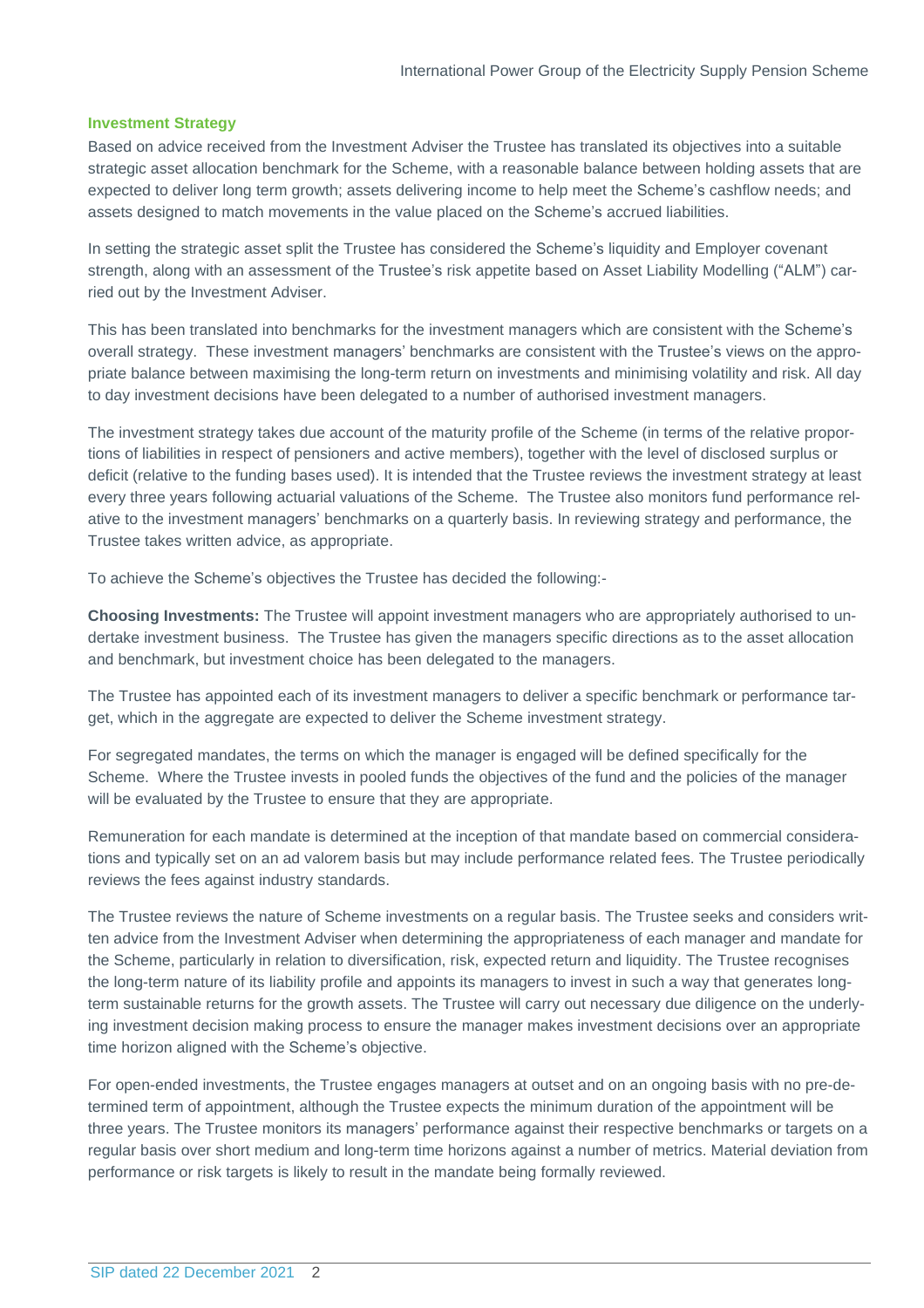**Kinds of investment to be held:** The Scheme may invest in quoted and unquoted securities of UK and overseas markets including equities and fixed interest and index linked bonds, property, commodities and cash either directly or through pooled funds. The Scheme may also make use of derivatives and contracts for. The Trustee considers all of these classes of investment to be suitable to the circumstances of the Scheme.

**Balance between different kinds of investments:** The Scheme's investment managers will hold a mix of investments which reflects their views relative to their respective benchmarks. The managers will maintain a diversified portfolio of assets through direct investment or via pooled funds.

**Risk:** The Scheme is exposed to a number of risks which pose a threat to the Scheme meeting its objectives. The principal risks affecting the Scheme are:

## **Funding risks**

- Financial mismatch The risk that Scheme assets fail to grow in line with the developing cost of meeting the liabilities.
- Changing demographics –The risk that longevity improves, and other demographic factors change, increasing the cost of the Scheme benefits.
- Systemic risk The possibility of an interlinked and simultaneous failure of several asset classes and/or investment managers.

Risk is assessed by monitoring the Scheme's asset allocation and investment returns relative to the benchmark. The Trustee also assesses risk relative to liabilities by monitoring the funding level of the Scheme and the delivery of benchmark returns relative to liabilities.

The Trustee keeps mortality and other demographic assumptions under review and these are considered formally at triennial valuations. The Trustee may enter into insurance contracts to reduce these demographic risks, if appropriate.

The Trustee seeks to mitigate systemic risks through a diversified portfolio, but it is not possible to make specific provision for all possible eventualities.

### **Asset risks**

- **Concentration** The risk that a significant allocation to any single asset category and its underperformance relative to expectation would result in difficulties in achieving funding objectives.
- **Illiquidit**y The risk that the Scheme cannot meet its immediate liabilities because it has insufficient liquid assets or insufficient cash flow income from assets.
- **Currency risk** The risk that the currency of the Scheme's assets underperforms relative to Sterling.
- **Manager underperformance** The failure by the fund managers to achieve the rate of investment return assumed in setting their mandates.
- **Environmental, Social and Governance (ESG) risks** the extent to which ESG issues are not reflected in asset prices and/or not considered in investment decision making leading to underperformance relative to expectations.
- **Climate risk** The extent to which climate change causes a material deterioration in asset values as a consequence of factors including but not limited to policy change, physical impacts and the expected transition to a low-carbon economy.

The Trustee manages asset risks as follows: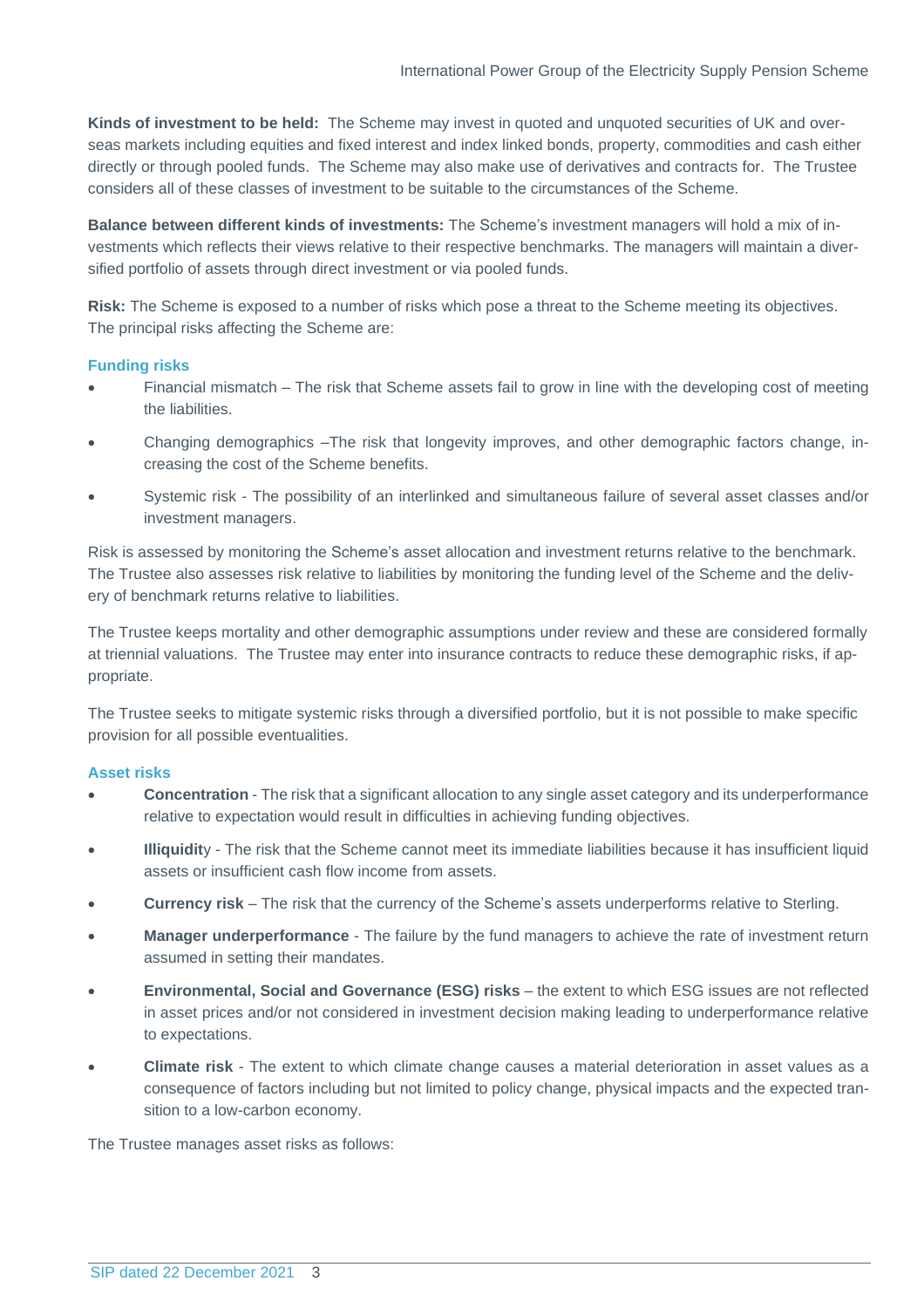- By investing across a range of assets, including quoted investments, the Trustee recognises the potential need to access funds in the short term to pay benefits. For pooled funds, the Scheme holds less than 10% of the total value of each.
- The risk of manager underperformance is mitigated by the inclusion of passive investment mandates. Also, by investing across a range of different asset classes, the Trustee has reduced the risk of underperformance by any single portfolio.

The Trustee does not expect managers to take excess short-term risk. The Trustee's approach to the consideration of ESG risks and climate risk is set out in further detail below.

### **Other provider risk**

- **Transition risk** The risk of incurring unexpected costs in relation to the transition of assets.
- **Custody risk** The risk of loss of Scheme assets when held in custody or when being traded.
- **Credit default** The possibility of default of a counterparty in meeting its obligations.

The Trustee monitors and manages risks in these areas through a process of regular scrutiny of its providers, and audit of the operations it conducts for the Scheme, or has delegated this role to the appointed investment managers. When carrying out significant transitions, the Trustee seeks professional advice.

**De-risking:** The Trustee uses ALM analysis at Trustee meetings to assess the funding level, appropriate risk and hedge levels.

**Expected return on investments:** Over the long-term, investment returns are expected to exceed the rate of return assumed by the Actuary.

**Realisation of investments:** Most of the Scheme's investments may be realised quickly if required, although the property funds (which represent less than 10% of the Scheme's assets) may be difficult to realise quickly in certain circumstances.

**Portfolio turnover:** The Trustee has expectations of the level of turnover within each mandate which is determined at the inception of the mandate. The Trustee expects managers to report on at least an annual basis on the underlying assets held within the portfolio and any material changes in holdings over the period. The Trustee will challenge its managers if there is a sudden change in portfolio turnover or if the level of turnover seems excessive. The Trustee will request turnover costs over the Scheme reporting year. Where possible, the Trustee will compare the costs to a theoretical portfolio turnover and cost for an appropriate index.

**Custody:** The Scheme uses custody services provided through the central Trustee of the ESPS, Electricity Pensions Trustee Limited. The majority of the Scheme's investments are in pooled funds and as a result the custody of the Scheme's investments is arranged by the appointed investment managers. The pooled fund units and segregated assets are held by the custodian of the Electricity Pensions Trustee Limited on behalf of the Scheme.

### **Employer Covenant**

The Trustee has a standing agenda item for its meeting each quarter to consider the strength of the Employer covenant and receives regular information from the Employer to facilitate this, including semi-annual presentations on the Employer's strategic plans, quarterly management accounts and more detailed full year data. Any material change in the strength of the Employer covenant may trigger a reassessment of the strategic asset allocation benchmark and the de-risking plan (discussed below)

As part of the agreement on the 2016 Triennial valuation the Trustee and the Employer agreed that additional contributions will be payable if a formal estimate of the buyout deficit reveals that the Employer's net assets have fallen below either of two prescribed triggers (ten times the Group's estimated buy-out deficit and five times the Group's estimated buy-out deficit). In the event of a payment being made to the Trustee as a result of a Trigger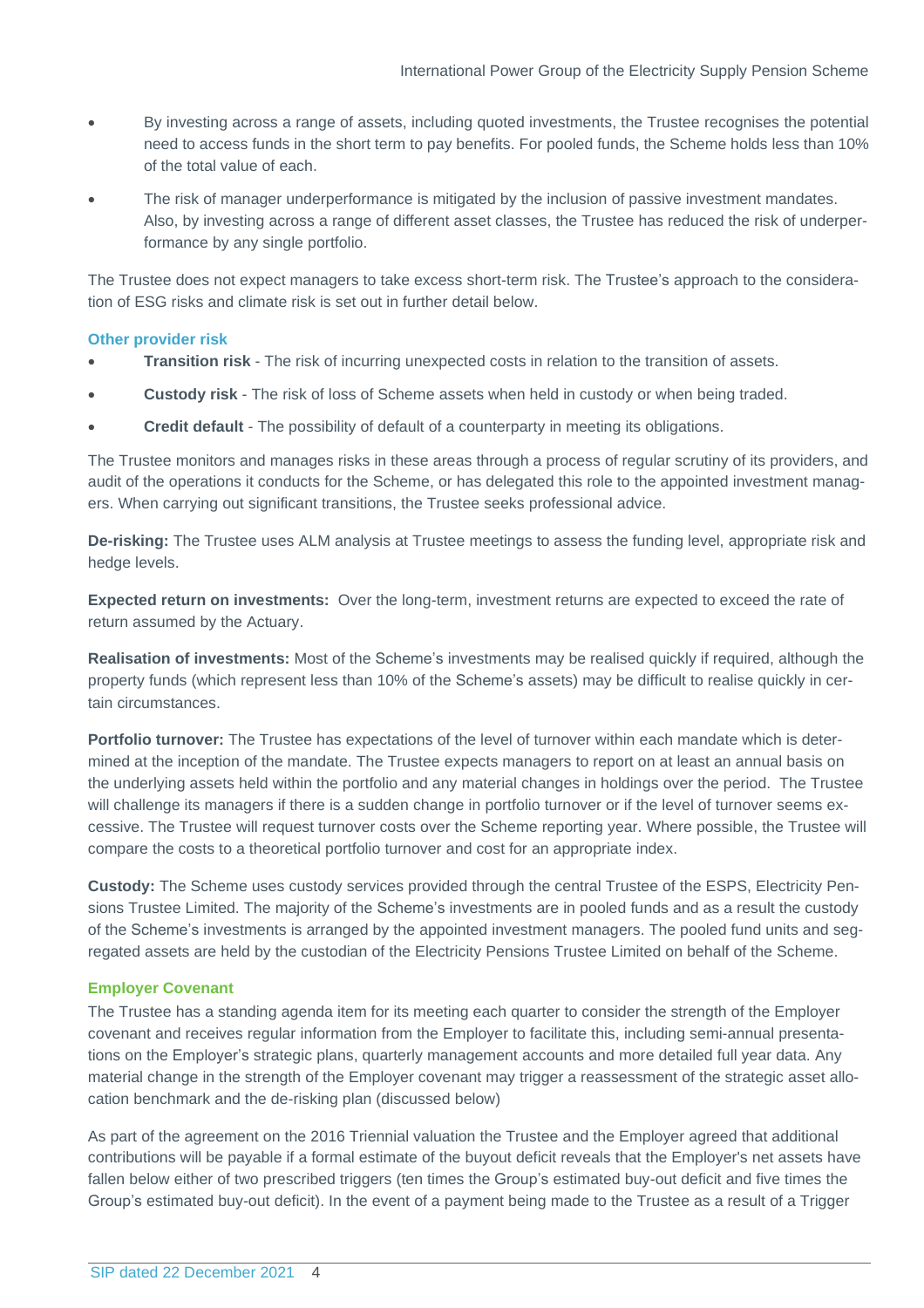Event arising, a reassessment of the strategic asset allocation benchmark and the de-risking plan will also take place.

### **Financially material factors**

The Trustee recognises that the consideration of financially material factors over the appropriate time horizon of the investments, including ESG factors, is relevant at different stages of the investment process. The Trustee further recognises that the financial materiality of any factor, including ESG factors, is context specific and that whilst some factors may be relevant to certain stocks/assets, they may not be relevant to others.

The Trustee will consider such factors in determining the selection, retention and realisation of investments, where there is sufficient data or evidence to allow it to do so systematically. Where there is not sufficient data or evidence, the Trustee will require that its investment managers take such considerations into account within their decision making. The Trustee has explicitly acknowledged the relevance of climate change and ESG factors in framing its investment beliefs and these beliefs are reflected in the principles set out below and the broader implementation of strategy.

#### **Strategic and structural considerations**

The strategic asset allocation benchmark has been determined using appropriate long-term economic and financial assumptions from which expected risk/return profiles for different asset classes have been derived. These assumptions apply at a broad market level and are considered to reflect implicitly all financially material factors.

Given the inherent uncertainty, the Trustee has not made explicit allowance for the risks of climate change in setting the strategic asset allocation benchmark. The Trustee periodically discusses climate change with its investment adviser/investment managers to consider the potential implications for the Scheme's investments.

The Trustee has invested the Scheme's equity portfolio in a "low carbon transition" fund, which has been designed to reduce exposure to the financial risks arising from climate change.

Given the discretion afforded to the active investment managers, the Trustee expects that its investment managers will take account of all financially material factors including the potential impact of ESG factors in the implementation of their mandate.

#### **Selecting investment managers**

Within active mandates, the Trustee has delegated responsibility for the consideration of stock specific issues to the individual investment managers. The Trustee is satisfied that the investment managers are following an approach which takes account of all financially material factors.

In passive mandates, the choice of benchmark dictates the assets held by the investment manager and that the manager has minimal freedom to take account of factors that may be deemed to be financially material. The Trustee accepts that the role of the passive manager is to deliver returns in line with the benchmark and believes the choice of benchmarks will deliver appropriate risk adjusted returns. The Trustee will review the index benchmarks employed for the Scheme on at least a triennial basis.

In selecting new investment managers, the Trustee explicitly considers potential managers' approach to responsible investment and the extent to which managers integrate ESG issues in the investment process.

The Trustee expects the Investment Adviser to provide input and analysis to assist the Trustee in assessing the investment managers' performance. The Trustee will highlight any areas of concern identified during such reviews to the manager as part of its engagement process and request that the manager takes appropriate action. This may include concerns over performance, risk management, stewardship practices, investment process and operational issues and, where such concerns are raised, the Trustee will require the manager to demonstrate levels of improvement. Failure to achieve the desired improvements may result in the mandate being reduced or terminated.